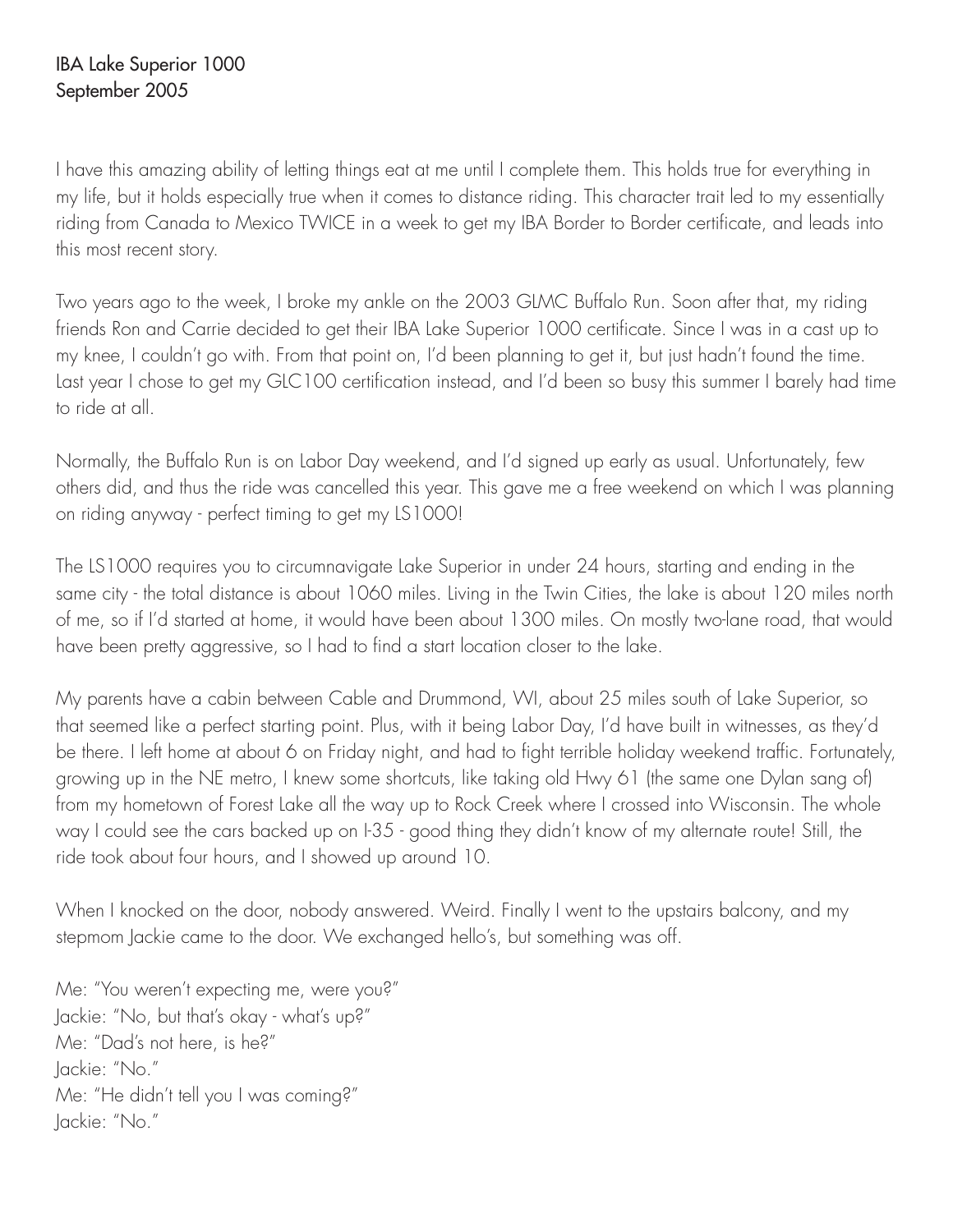I explained why I was there, but I was NOT happy at this point. I'd told my dad multiple times I was coming up, and confirmed that he'd be there, as I needed a witness. Fortunately Jackie agreed to sign my forms, but had she not been there, I'd have had to scrounge up a witness in rural Wisconsin at 4:30 am - a virtually impossible task!

I went to bed soon after, and set the alarm for 3:45. I left the house at 4, and headed up to Drummond, the next town up the road. The BP station there wasn't open, but they have 24 hour pay at the pump, so that became my starting receipt. No problems there. Start time was officially 4:34 am. It was pitch black out with no moon, and I saw a few deer on Hwy 63 heading up to Ashland. Nothing major though. When I hit Hwy 2 in Ashland though, it got really COLD. The thermometer on the bike read 36 degrees. Even with my heated jacket and grips, that's cold for riding. Couple that with pea soup fog coming off the lake, and my ride wasn't starting out comfortably.

The sun started to come up around the time I hit the WI/MI border at Ironwood. It was a little slower through here, as there are a lot of small ski resort towns to go through. As I came out of the resort area, I increased my speed, only to have a deer pop right out in front of me! I saw her in the ditch, so I'd slowed down quite a bit, but she decided to bolt in front of me (and an oncoming minivan) when I was only about 10 yards away. Easily my closest call with a deer on a bike - I hope never to get closer.

The ride across the UP is pretty nice. There are some neat beaches along the stretch, with some 2-4 steady waves. People do surf on the Great Lakes, and it's something I've always wanted to do - I should find a way to haul my surfboard on my bike! There seemed to be a fair amount of construction on this stretch though, with a lot of one-lane bridges with temporary stoplights slowing me down. My first gas stop was in Munising at a Shell Station. As I've written before, avoid Holiday stations on IBA rides, as they often don't print the location on the receipt. Problem was, most of the gas stations in the UP were Holiday's, so I was glad to find a Shell (which usually are really good for receipts). I fueled up and headed for Sault St. Marie (the Soo).

Gas was really expensive, as a result of Hurricane Katrina the week before, so even though I didn't need to fill up, I chose to get gas again on the Michigan side at the Soo, as gas in Canada is even more expensive. After a quick top-off I headed for the border. The bridge over the locks was really cool, and the sun was nice and bright. I had no real problems crossing the border, though the customs agent did inquire about my fuel cell ("What's THAT thing?") and I headed north.

Since I'd passed through here on my GLC a year before, I knew my way through town, which was good, because I'd also got lost here the year before. The ride north of the Soo on Hwy 17 is beautiful. The water almost looks like the Caribbean in places it's so blue. It was still a cool day temperature-wise, never really getting above 65 or so. As such, I never removed my heated jacket, though I didn't have it turned on most of the day. At least I wasn't at home, where according to the Minneapolis weather report on XM radio, it had been storming all day!

I stopped again in Marathon, at the top of the lake, remembering not to stop at the Petro-Canada where Macauley Culkin was working the year before (see my GLC report for this story). This was a little bit longer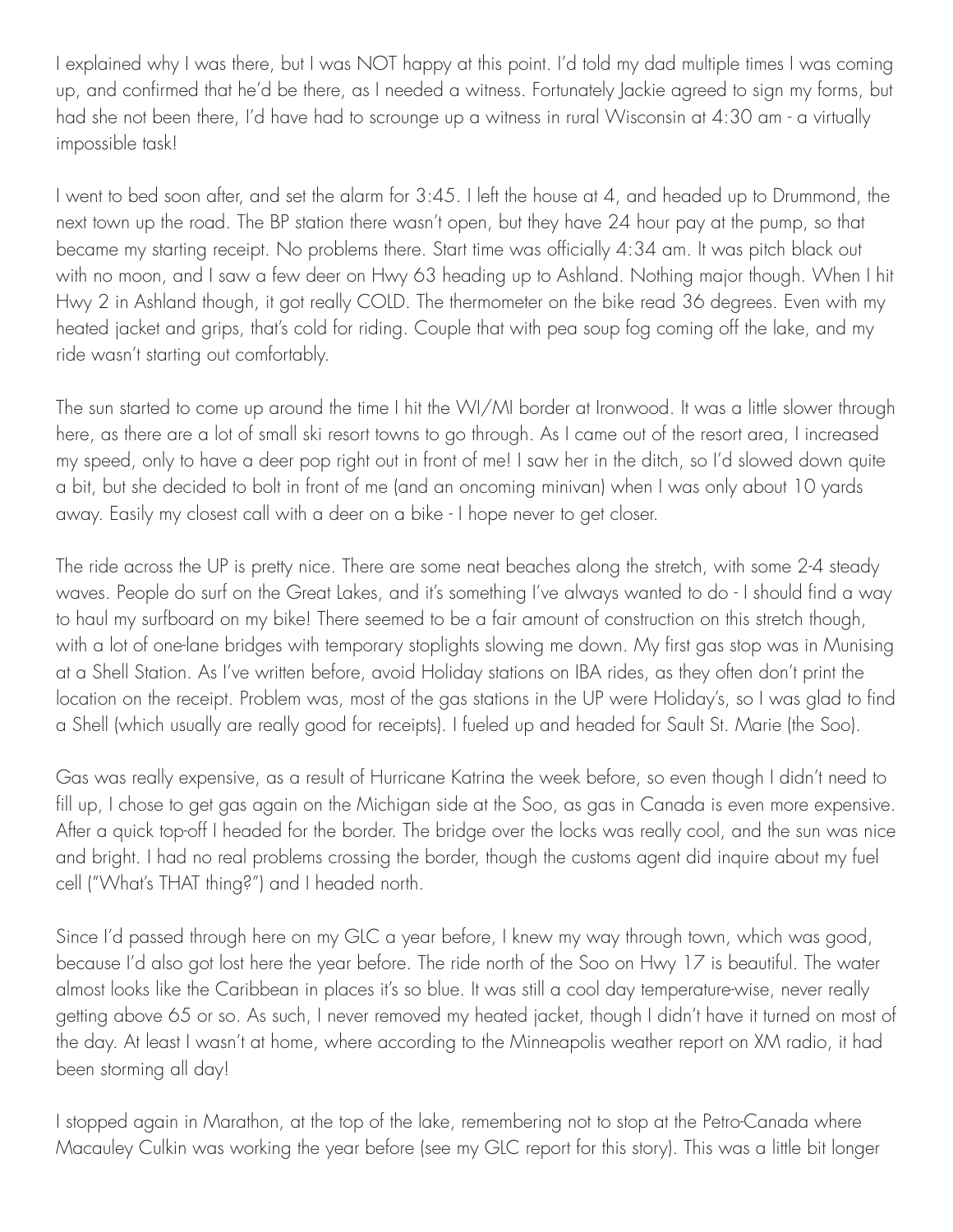of a stop, and I grabbed something to eat at the same time. Another couple from MN on a Harley was there, traveling the opposite way. At this point, I was making really good time, so barring breaking down or crashing, I slowed down some to enjoy the scenery. The ride between Marathon and Nipigon is really nice, as the road follows the bluffs along the lake. I stopped quickly in Nipigon to refill my water jug, and started checking on sunset times. I wanted to make the border before sunset, as the danger of moose on the road is pretty scary between Thunder Bay and the border.

I made the border right at sunset, about 7:40 central time, and pulled into Grand Marais just as it got completely dark. I filled up again and had a sandwich, and headed south. There are quite a few deer on the north shore of MN, but once you get south of Tofte, there are small towns every few miles, which break up the ride quite a bit. I ran into some nasty road construction outside of Beaver Bay though. Several miles of gravel and broken road aren't much fun after riding for 16 hours and it being dark out.

I hit Duluth-Superior around 11:30 or so, and had to navigate through Superior on the first weekend of college at UMD and UWS. Lots of impaired drivers around, and I was glad to get out of there. I stopped at the edge of town to get a Diet Coke, and my receipt had no address. I wrote down the address, but I don't know that I needed it, since it wasn't a gas stop, and since there's no other way to get from Grand Marais to Drummond, WI without a boat!

I headed out of Superior on Highway 2, into more fog and cold. There was little traffic at the time, and I was starting to get worried about wildlife. The GPS was routing me to turn down a county road at Brule, but I chose to override it and keep on US 2, when I saw no ditch and a sign that said "Rough Road". I did turn off in Iron River on another county road, as it would, in theory, save me about a half hour. Of course, as Homer Simpson said, "In theory Marge, communism works. In theory…"

This road was better, but I still had to dial it down to about 40 mph to look for deer. Compared to the rest of the ride, the miles seemed to click off on the GPS incredibly slow. Then, I came to my last turn to head into Drummond, and as I came to the stop sign, a police car came screaming down the road, lights and sirens blaring. This scared the crap out of me, because I wasn't expecting it, and because it was nearly 1 am in the middle of nowhere. The cop turned at the stop sign I was at, and slowed to give me a look like "what is this weirdo doing out here at this hour?" He or she obviously had more important things to deal with, but I got out of there quickly before they changed their mind. I wasn't doing anything wrong, but I wasn't in the mood to visit with one of Bayfield County's finest at that hour either.

I pulled into the BP station in Drummond at 1:04, exactly 20 hours and 30 minutes from when I left that morning, tired and happy at completing my ride. I sat on a rock for a few minutes and then rode back to the cabin. After seeing very few animals on my ride, I came across four deer and a fox on US 63 on the way back to the cabin. The Distance Riding Gods were toying with me!

When I reached the cabin, the lights were on, and my dad, who had come up that day, was up along with Jackie, and I had my forms signed, recorded my odometer, and went to sleep. Total GPS mileage was 1082.6. On writing up my paperwork to submit to the IBA, I realized that not only was this my seventh IBA